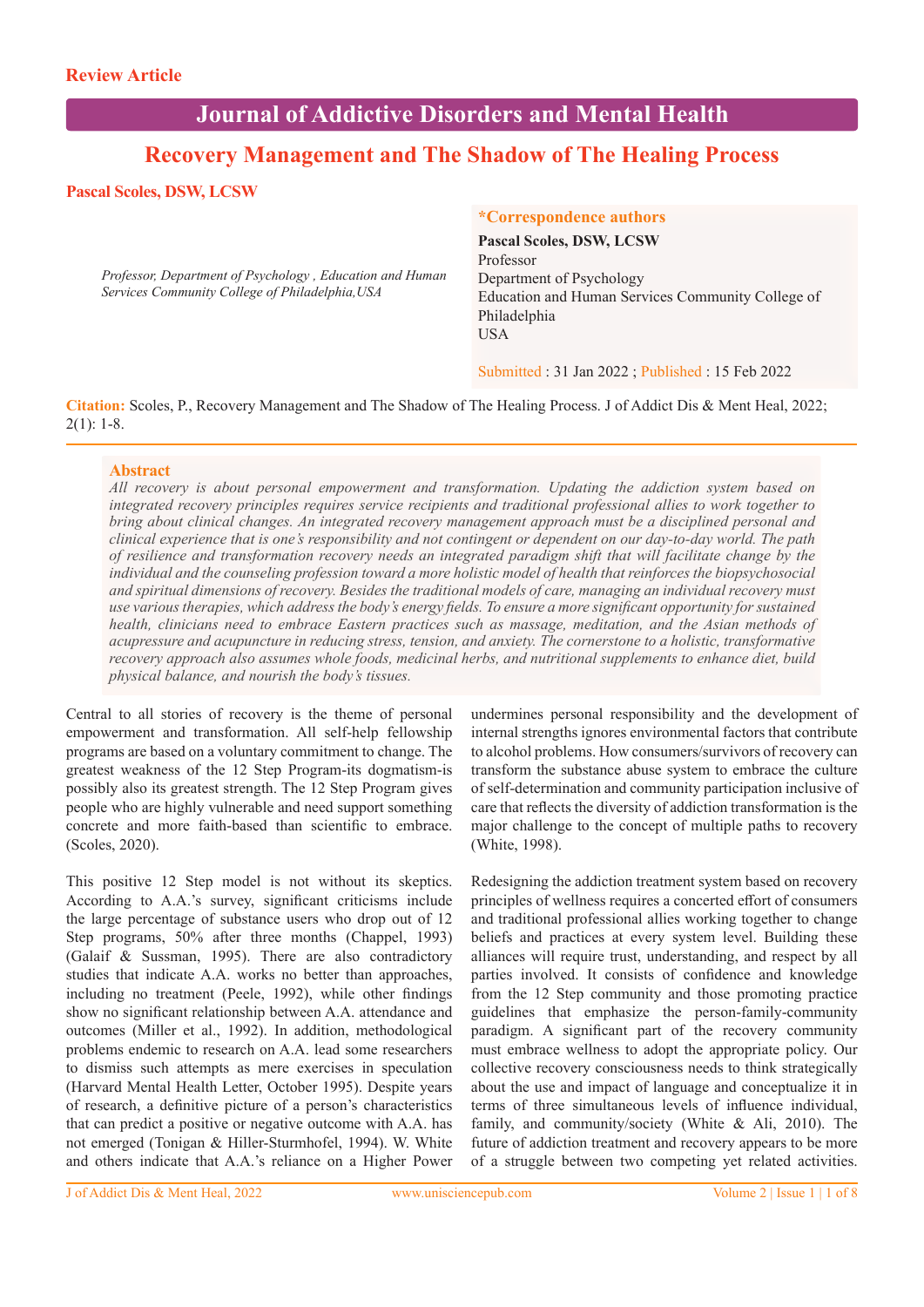The first is a treatment movement that reconnects treatment to the process of long-term recovery and rebuilds relationships between treatment organizations, local communities, and local recovery support groups. A second movement, recovery advocacy activity, rose in reaction to the stigmatization, de medicalization, and recriminalization penalization of substance abuse problems in the 1980s and 1990s. The goals of this second movement include reaffirming the reality of longterm addiction recovery, celebrating the legitimacy of multiple pathways of recovery, enhancing the variety, availability, and quality of local/regional treatment and recovery support services, and transforming existing treatment businesses into *"recovery-oriented systems of care."* A logical extension of this integrated model will embrace various professional disciplines, individuals, families, and the larger recovery community in a comprehensive, integrated approach (White & Kurtz, 2006). This integrated recovery management approach of an individual's recovery is a disciplined personal experience that is one's responsibility and not contingent or dependent on our day-to-day world. This path of resilience and transformation recovery appears to be grounded in:

- 1. The Spirituality of Alcoholics Anonymous.
- 2. The Analytical Psychology healing process of Carl Gustav Jung.

#### **Spirituality and Alcoholics Anonymous**

Like the fellowship of Alcoholics Anonymous, all selfhelp programs engage the individual in discovering the relationship between one's personal conscious experiences and their unconscious configuration. This connection occurs if the individual realizes that their life experiences (both conscious and unconscious) are an integral part of a supportive community (Harris, 1996). Favorable resolutions of life challenges, like alcohol or drug addiction, gambling, abuse, etc., are partly vested in an individual's cultural and social support system. Historically, the loss of supportive communities where members can speak if they want, listen to various topics or discussions, and members are willing to confront each other is a prerequisite to any recovery healing process. This type of support helps develop a sense of solidarity and identity that leads to cohesion and universality of fraternal fellowship. A. A.'s experience, although not a formal therapy, usually provides a significant amount of therapeutic exposure and is regarded by many clinicians as a substantial part of an individual's recovery-oriented management plan. Gorski refers to the Twelve Steps Plus approach of therapy and attendance at A.A. as one of the significant contributors to high retention rates at meetings. Gorski believes that higher relapse rates occur when alcoholics only attend A. A. Sessions (Gorski, 1989).

For many years, traditional A. A. members have been, at times, less than friendly to the professional mental health community and viewed Twelve Step work in conflict with the treatment community. This thought is partly justifiable since some mental health professionals seem to be ignorant of recovering issues and antagonistic toward the spiritual aspects of recovery. Except for Jung's analytical psychology and the

transpersonal or existential movement, the field of psychiatry and psychology has traditionally been at odds with the Twelve Steps of Alcoholics Anonymous. Historically, being much more oriented towards a psychopathology perspective or a stimulus-response learning relationship (non-strength-based). This perspective persists even though the word psychotherapy means taking care of another person's soul, spirit, or being (Kleinke, 1994). Many recovering professionals believe it is only through the heart/spirit of life that one can facilitate the positive energy to overcome one's mental health and addiction challenges. Jung talking about the soul of the man, said,

*We call civilized consciousness has steadily separated itself from basic instincts. But these instincts have not disappeared, and they have merely lost their contact with our consciousness and are thus forced to assert themselves indirectly. This may be using physical symptoms in the case of neurosis… unacceptable moods, unexpected forgetfulness, or mistakes in speech* (Jung, 1964).

Pargament, Smith, Koenig, & Perez (Pargament et al., 1998) studied the relationship between a persons' belief in a Higher Power and their approach to managing stress and reported five different coping strategies:

- 1. deferring,
- 2. pleading,
- 3. self-direction,
- 4. collaboration, and
- 5. spiritual surrender.

The strategy of **deferring** involves the person not being actively involved in dealing with the stressor but, instead, turning it over to God. The **pleading** procedure involves bargaining with God to intervene and improve or to perform a miracle. Recovering individuals employing the **self-directing approach** takes to respond to stress without God's help. Those who opt for **collaboration** manage stressful situations by becoming partners with their Higher Power. Those who choose **spiritual surrender** take control of what they can do and leave the rest to God. Research results revealed that these collaborative approaches tend to be more effective than deferring (Pargament et al., 1998), pleading, and self-direction strategies (Pargament et al., 1997), especially in situations where personal control is at a minimum (Bickel et al., 1998). What is significant about the early stages of recovery is the person's ability to know what aspects of a given challenge are within their control and what aspect of their situation is outside of their control and needs to be surrendered to a Higher Power. This existential exercise helps people imagine they can control conditions that they cannot and think they cannot control circumstances clearly within their control (Cole & Paragament, 1999). The A.A. Serenity Prayer of change becomes relevant in early recovery and will continue to guide one's decisions throughout all aspects of their recovery life.

The Jungian view of spirituality is best described in Bill W.'s exchange of letters with Carl Jung in 1961 (Jung, 1963). In this correspondence, Bill W. talks about a patient of Dr. Jung named Roland H. The patient, Roland H., relapsed and returned to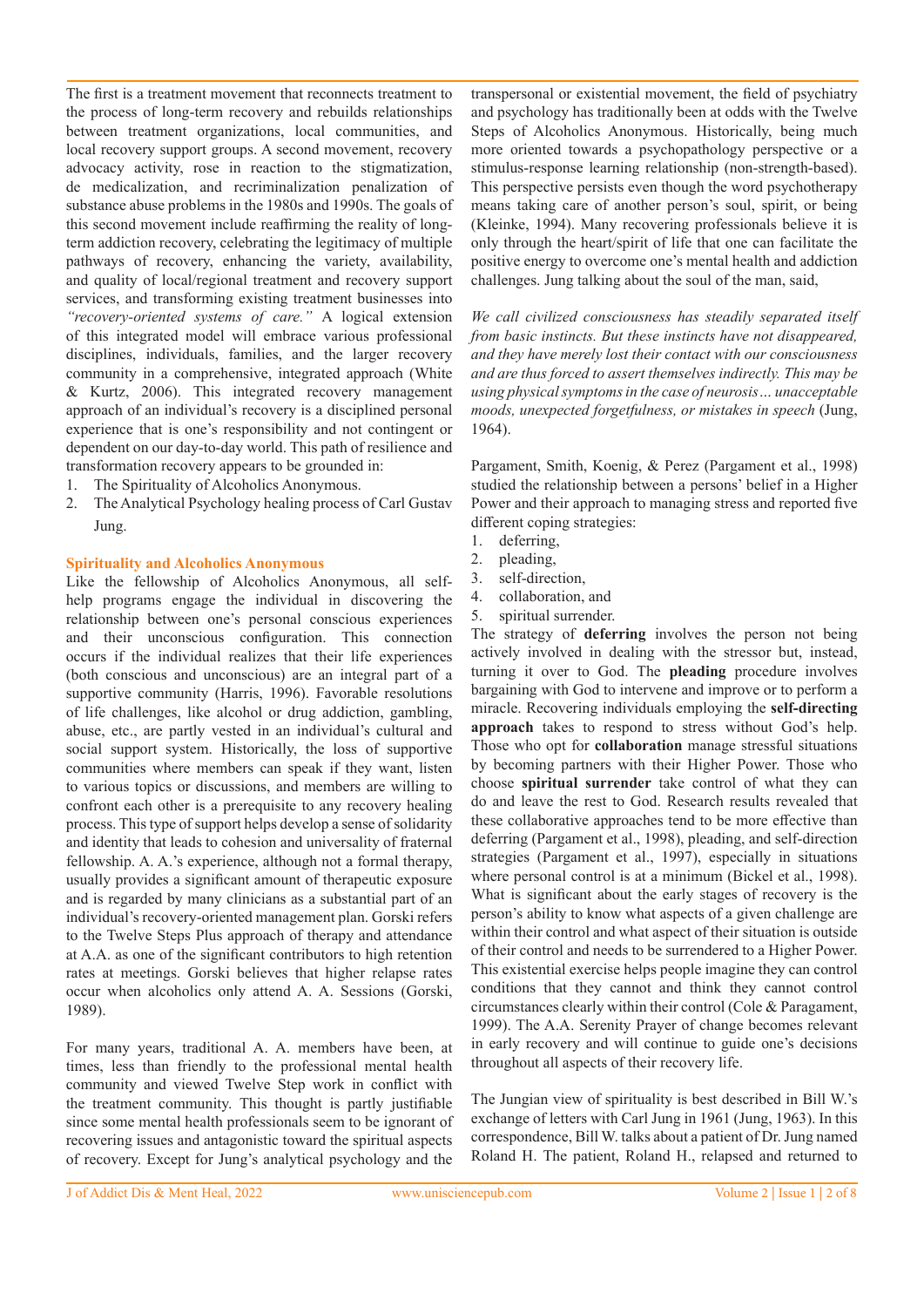Dr. Jung for treatment after treatment. Jung informed him that the only hope for recovery left for Roland H. was *a spiritual or religious experience*. Roland H. joined the Oxford Group, which strongly stressed meditation and prayer. Historically, the original six tenets of the Oxford Movement eventually were the foundation for the 12 Steps of Alcoholics Anonymous. The six tenets were:

- Admittedly, we were powerless over alcohol.
- Got honest with us as never before: examined conscience.
- We made a rigorous confession of our defects.
- We surveyed our distorted relations with people, visiting them to make restitution.
- We resolved to devote ourselves to helping others in need.
- We sought God's direction for his life by meditation and helped consistently practice these principles (Alcoholics Anonymous Comes of Age, 1985).

#### **Analytical Psychology Healing Process of Carl Gustav Jung**

Roland H., through Jung's advice and counsel, along with the practicing of the six tenets, found a spiritual experience. Roland H. influenced "Ebby," a schoolmate of Bill W. and in November of 1934, Bill W. met with "Ebby" and noted in his letter to Dr. Jung that:

*Because he was a kindred sufferer (Ebby), he could unquestionably communicate with me at great depth. I knew at once I must find an experience like his or die. (Bill W. goes on to note) Because of your conviction (Dr. Jung's) that man is more than intellect, emotion, and two dollars' worth of chemicals; you have especially endeared yourself to us.* (Jung, 1964).

Jung's response to Bill W's. letter demonstrates his support for a "*spiritual thirst*" for wholeness and the need to consider recovery as more than just physical or psychological changes. Just before his death, Jung indicated

*"that man, to sustain his creed…pays the price in a remarkable lack of introspection. He is blind to the fact that he is possessed by powers beyond his control with all his rationality and efficiency. His gods and demons have not disappeared at all; they merely got new names. They keep him on the run with restlessness, vague apprehensions, psychological complications, an insatiable need for pills, alcohol, tobacco, and food, and, above all, an extensive array of neurosis"*  (Jung, 1964).

The above historical paradigm shift facilitated a change by the individual toward a more holistic model of health that incorporated and integrated the spiritual dimension. O'Hara suggests that in a postmodern world, we need *"creative pluralism, mutual recognition, diversity with tolerance, dynamic stability, contained competition, and collaboration"* (O'Hara, 1998). This shift in recovery.

#### **consciousness**

Affirmed the importance of a spiritual/religious path even before an individual discerns whether this path is helpful or harmful to one's recovery,

- Strengthened this new recovery alliance that one must understand the importance of religious/spiritual paths, embrace a worldview, and
- attempted to discern cognitive, moral, and faith-oriented developmental models of a commitment to truth.

In a Jungian conceptualization, the first encounter with the negative side of the personality is the unconscious part of the Shadow of one's addiction. Most of an addict's life focuses on hiding the unpleasant qualities of their primitive nature. In many ways, the Shadow possesses the ego-personality even though its power resides in the unconscious psyche. A mighty Shadow deprives one of choice, and the individual is powerless to dispose of their will. Therefore, consciousness loses its freedom and creates disequilibrium that seeks compensation through alcohol and drug use. The self-inventory of Step Four in A.A. enables an individual a conscious vehicle to begin exploring the unconscious control of the ego by the Shadow.

*"We cannot dispose of dangerous or destructive ourselves in the psyche of ourselves, and we can only know of their presence and how they tend to function. We may transform these*  dark elements from virulent to manageable if we work at it. *Changing these dark elements is part of the greatness of Jung's psyches of self-regulating the mind. He never supposed evil could be done away with but thought to expose and understand the potentiality for sin in our souls as well as that for good"*  (Singer, 1994).

Rollo May (1999), in describing the transformative power of the demonic, *the wicked push us toward the logos (the underlying meaning or significance). The more I come to terms with my demonic tendencies, the more I will find myself conceding and living by a universal structure of reality. This movement toward the logos is transpersonal. Thus, we move from an impersonal through a personal to a transpersonal dimension of consciousness.* (May, 1999)

The Hindu philosophy of Karma is that we create our lives through our actions. Ultimately, we accept the consequences of our behavior need to change from external interpersonal issues to a concern for spiritual values. Turning away from social and individual success is a significant evolutionary process on the road to finding spirituality and healing one's soul. Through consciousness-raising and self-reevaluation, individuals solidify the process of healing the soul. Self-evaluation relates to how one feels and thinks about their problem concerning personal responsibility. It usually leads to corrective emotional experiences and clarification of beliefs and values. On the other hand, consciousness-raising increases information through reading, confrontation, interpretation, and observation of one's behavior in the environment. (Ash, 1993)

*Our spiritual awakenings are meaningless if not expressed in actual actions within the context of our real lives; to try and fill your emptiness with meaning from outside yourself is like pouring water into the ocean to make it wet.* (Ash, 1993)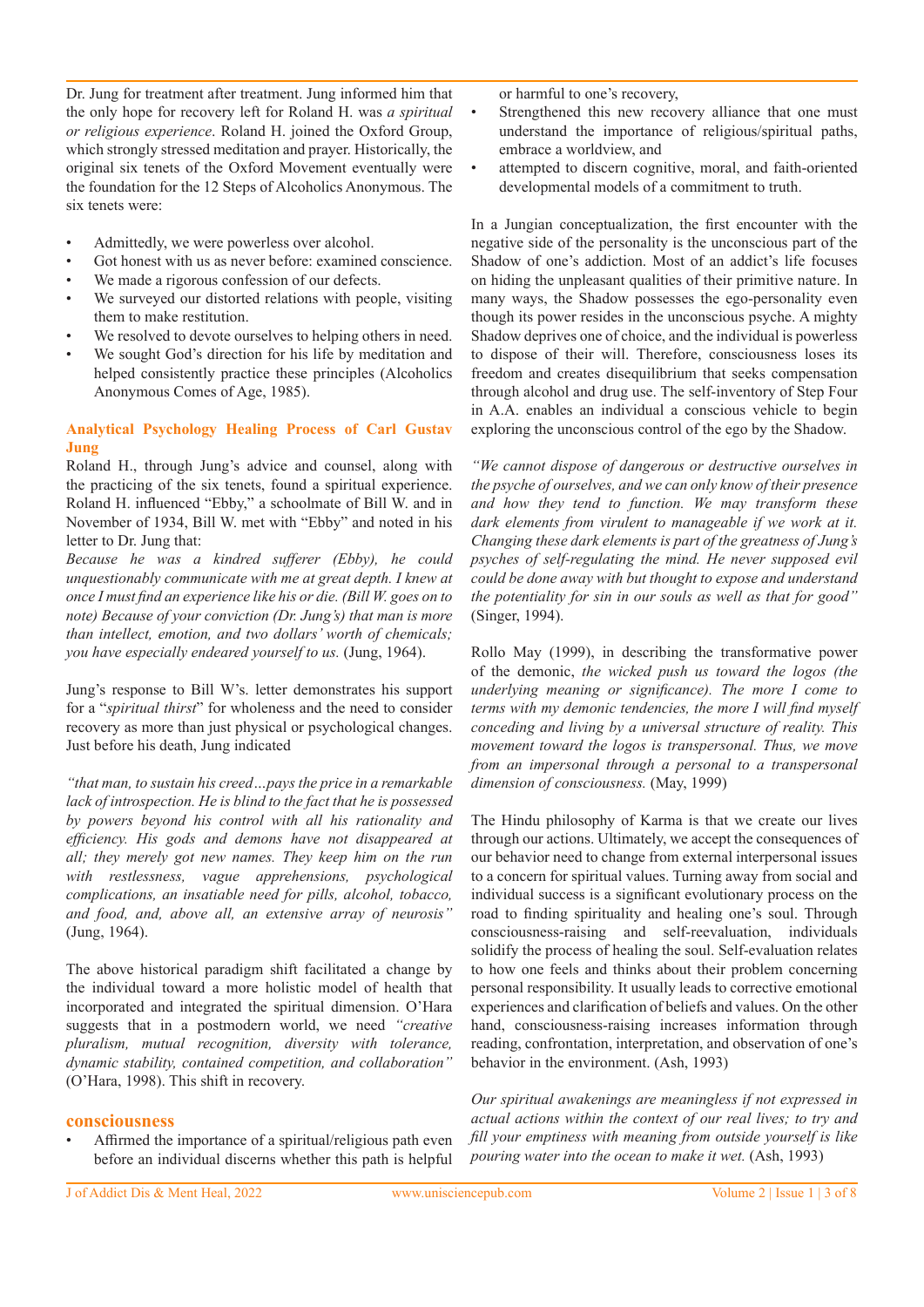These two essential interventions for consciousness-raising and self-evaluation change are (1) prayer and (2) meditation. In addictions, these interventions are found in therapeutic relationships and self-help groups. For many recovering individuals, *"spiritual awakening"* is an internal search for power and knowledge that gives purpose and meaning to life.

#### **Prayer**

Prayer is a significant universal and personal aspect of almost every religion and is central to spirituality that is not expressed in religious dogmas, doctrines, or denominations. Prayer is *"thoughts, attitudes, and actions designed to express or experience a connection to the sacred"* (Ash, 1993). Prayer is a way of accessing a more intense life and is how people experience transcendent day-to-day reality (McCullough & Larson, 1999). Research results have indicated that 90% of Americans pray, 97% believe that prayer is heard, and 86% believe prayer makes them better people (Gallup, 1993). In addition, several researchers have shown that women pray more frequently than men do (Husaini et al., 1994). They pray more meditatively with more profound religious experiences than men (Poloma & Gallup, 1991). African Americans have been shown to pray more often than Whites and reported greater satisfaction with their prayer life than Whites (Markides, 1983). Older persons are more engaged in prayers than younger people (Gallup, 1993) (Poloma, 1991). Researchers investigating prayer have discovered that it is often used as a coping mechanism for severe problems; it is positively correlated with life satisfaction, well-being, and religious satisfaction (Markides, 1983). It acts as a buffer for stress (Pargament, 1997). It is impossible to explain what happens during prayer and what makes it helpful. Dossey proposed that the placebo could explain the effects of development, the mind-body connection, or perhaps transcendent healing (Dossey, 1993). Some types of prayer include contemplative/ meditative, ritual, petitionary, conversational, and intercessory (McCullough & Larson, 1999). Contemplative/meditative prayer involves a receptivity in which one experiences oneself in God's presence. This meditative prayer consists of the transcendence of words and images in which one focuses the attention on the religious experience. This type of prayer is positively related to recovery from a stressful event (Pargament et al., 1998). In the therapeutic arena, prayer may be used in three significant ways:

- 1. By recovering individuals from facilitating recovery management and mental health treatment.
- 2. by Fellowship members and practitioners who pray about or for their friends outside of meetings or counseling sessions; and
- 3. by Fellowship members and practitioners who pray with their clients in the counseling session.

People who choose to pray for insight, guidance, healing, or change for other individuals in recovery may find that prayer is a means of collaborating with a Higher Power to bring about change for themselves and other people in recovery. In a sense, these individuals are using their religious or spiritual beliefs to support the effectiveness of the therapeutic process. Although

the efficacy of such a process is debated on both metaphysical and psychological grounds, it is plausible that the mere act of trusting in the power of prayer could bring about significant cognitive transformation (Propst et al., 1992). Because of mental shifts, individuals might find themselves more open to the influence, such as family members and community leaders. In addition, meditative/contemplative prayer as an adjunct to recovery management might be able to use the data suggesting that this form of worship is positively associated with wellbeing (Carlson et al., 1988) (Finney & Malony, 1985).

#### **Meditation**

Meditation is a form of contemplation *"involving concentrated practice."* and training (Miller & Cook-Greuter, 1994). Marlatt and Kristeller noted that there are two basic types of meditation. The first is concentrative, in which one focuses on something such as a candle, a mandala, or one's breathing. The second type of meditation is referred to as mindfulness, in which one opens the Self, surrenders control, and awaits insight. In practicing mindfulness, one engages in self-observation or self-monitoring of one's stream of consciousness. Persons who practice mindfulness adopt an accepting and non-judgmental attitude (Marlatt & Kristeller, 1999). Meditation is frequently associated with Eastern religions, such as Hinduism and Buddhism, and spiritualities outside religious structures. Some Christian clients may not be comfortable practicing meditation despite its similarities with Western practices such as contemplation, imagery, and centering prayer (Carlson et al., 1988) (Finney & Malony, 1985). It appears that meditation is effective in managing stress, anxiety, depression, posttraumatic stress disorder (PTSD), health problems and is helpful for the prevention and treatment of addictive behaviors (Benson, 1996).

The true meaning of recovery is reflected in the Jungian struggle of individuation, leading one toward wholeness and a personal commitment to manage life. This new life is guided by an individual's capacity for (1) self-awareness, (2) the ability to find more meaningful relationships with others, and (3) one's search for meaning and direction in life. This search for purpose and order in life was articulated well by Victor Frankl, who believed that the three most distinctive human qualities are: spirituality, freedom, and responsibility (Frankl, 1984). The recovering person must see himself as a unique spirit, capable of making decisions and possessing the ability to act responsibly about life events.

Mel Ash expresses the paradox of being alone together when he states:

*Standing alone on our own two feet with our arms around the people next to us, we close our meetings in a very physical demonstration of being alone together. Squeezing each other's hands at the close of the prayer, we affirm our great need and love for one another. Alone together, we save each other from our active diseases. Alone and jointly, we can befriend this lonely, splintered world. Like separate chapters in the same book, we need each other to see how the story turns out* (Ash, 1993).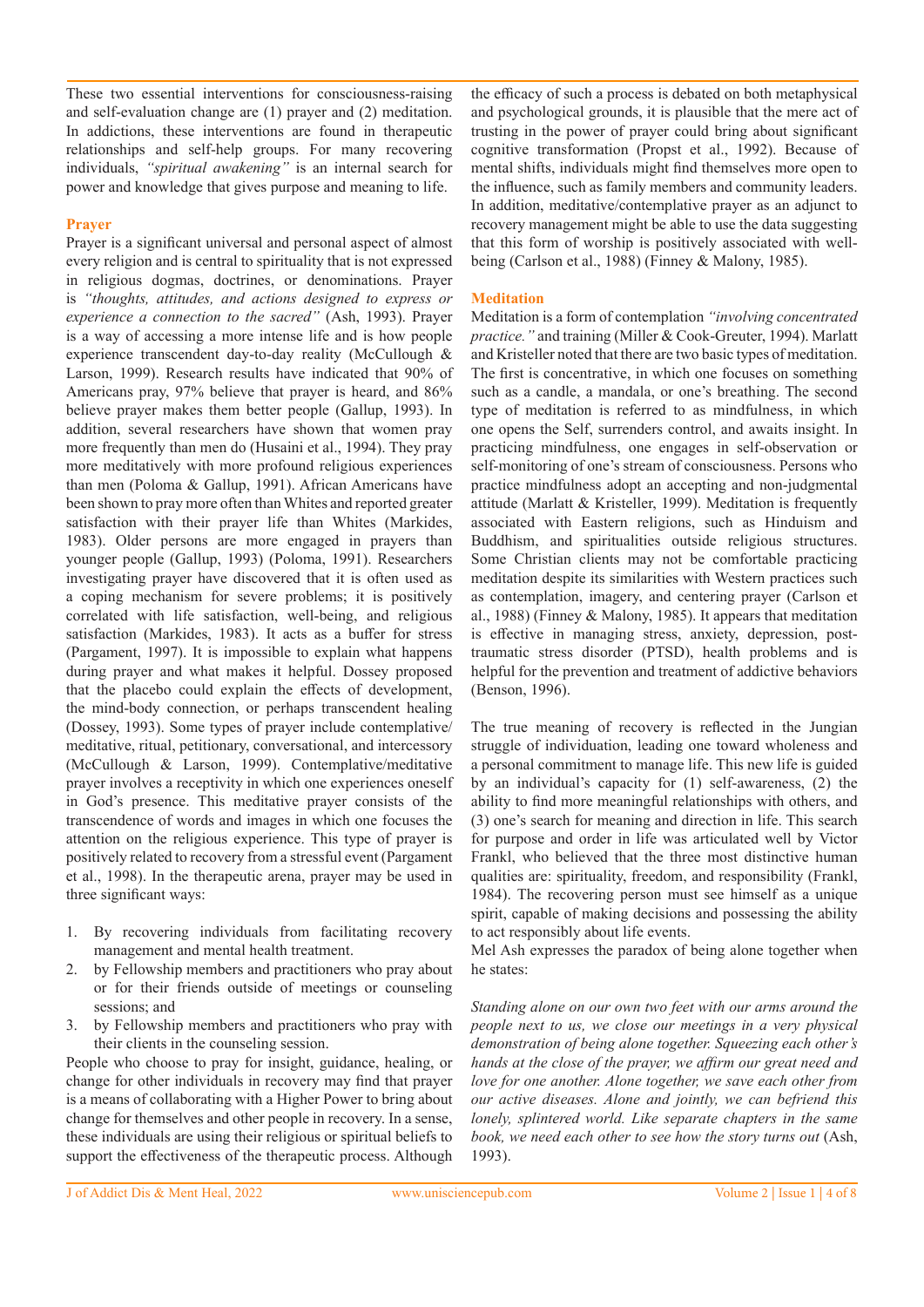The 12-Step self-help movement is a *"universal spirit"*  that embraces more than just Christian spiritual values (cns productions). Many spiritual paths support recovery management and transformation within the recovering persons' desire to stop drinking and using drugs. The Twelve Traditions uphold the autonomy of individual groups and form the *"bylaws"* of 12-Step recovery programs. This tradition ensures that AA-based connections have no opinion on outside issues. (Buxton et al., 1987).

#### **Spirituality of Ordinary People**

There are many definitions of spirituality and recovery. It generally refers to transcendent, ultimate, and becomes known to an individual in an extrasensory manner (Myers et al., 1991). It is sometimes referred to as the *"life force"* or the *"essence of life."* An organized way of expressing ones' spirituality can be observed in Western culture as practicing one's faith within a structured religion. Artress suggested that religion is the container and spirituality is the essence (Artress, 1995). Although religion and spirituality are interconnected, religion tends to define a more concrete cultural expression, while spirituality represents a universal concept (Galaif & Sussman, 1995). Some individuals appear to be resistant to an organized religious state, probably based on their early childhood experiences. As adults, these individuals seem more receptive to the concept of a spiritual space on earth devoid of an organized perspective (religion). In both cases, one's commitment to a higher power is not diminished by how one organizes their finding a spiritual process. What is significant is that both groups share a worldview that they believe in:

- The unconditional love from the creator of life.
- The concept of "free will" is that human beings are responsible for their actions. (Clinebell, 1995).

The Hebrew, Christian, and Islamic traditions share these universal beliefs expressed by Abraham, Moses, Jesus, and Mohammed. The highest expression of an individual's spiritual awakening is communicated through acts of compassion, understanding, and peacefulness. Clinebell suggests several areas of healthy spiritual needs:

- The need for a viable philosophy of life.
- The need for a relationship with a "higher power."
- The need to develop a sense of Self.
- The need to feel connected (belonging) to the universe.
- The need for a community nurtures spiritual growth (Clinebell, 1995).

If one believes that humans have souls (spirits) that continue after the biological death of their body, one is forced to value their deeds and worship their ancestors. The common themes of Judaism, Islam, and Christianity are that judgment day and external existence is based upon good and evil thoughts and actions recorded in our memory. In the Eastern religions (e.g., Buddhism, Hinduism, etc.), this life cycle belief (judgment day) finds expression in the belief in reincarnation. The *"law of Karma"* directs biological death or the continuity between lives. One has the potential of advancing toward *"god status"* 

or declining toward *"animal or plant status."* An individual is released from the birth/rebirth cycle through enlightenment. What appears to elevate one's afterlife is how one uses their resource to foster the positive elements of the human condition (Hopkins, 1992). Finally, one should review the promises that Twelve Step literature indicates one can expect to come true if a recovering person works the program. From the Big Book, Alcoholics Anonymous World Services, Inc., (1976):

*If we are painstaking about this development phase, we will be amazed halfway through. We are going to know a new freedom and a new happiness. We will not regret the past nor wish to shut the door on it. We will comprehend the word serenity, and we will know peace. No matter how far down the scale we have gone, we will see how our experience can benefit others. That feeling of uselessness and self-pity will disappear. We will lose interest in selfish things and gain interest in our fellows. Selfseeking will slip away. Our whole attitude and outlook upon life will change. Fear of people and economic insecurity will leave us. We will intuitively know how to handle situations that baffle us. We will suddenly realize that a higher Power is doing what we could not do for ourselves*(Alcoholics Anonymous, 1976).

Finally, the trauma of addiction is not something one recovers from (linear thinking), but one is always in the process of healing and reliving the event (circular reasoning). People engaged in recovery from behavioral health challenges are continually struggling with circumstances that trigger past experiences and practicing the process of successful recovery from them their circular reasoning. (Scoles, 2020)

As White and Kurtz indicated, the evolving field of behavioral health requires an individual who possesses a comprehensive therapeutic worldview and a constellation of knowledge and skills. Those critical skills include:

- developing and sustaining a supportive, non-exploitive, recovery/resilience-focused relationship with each individual and family seeking service,
- assessing each person, family, and community's recovery capital and recovery resource needs,
- remaining aware of all national and local recovery/ resilience support resources,
- empowering each individual or family to make choices related to their own pathway/style,
- maintaining relationships with key individuals/groups within local communities of recovery,
- matching the needs and preferences of people to recovery/ resilience support resources,
- Linking (guiding into a relationship with) each person to an identified person/group designed to promote recovery and the development of resilience and protective factors,
- Monitoring each person's response to a chosen pathway/ style of healing and their need for amplified clinical or peer-based recovery/resilience support resources,
- Offering feedback and support related to recovery/ resilience pathway/style choices,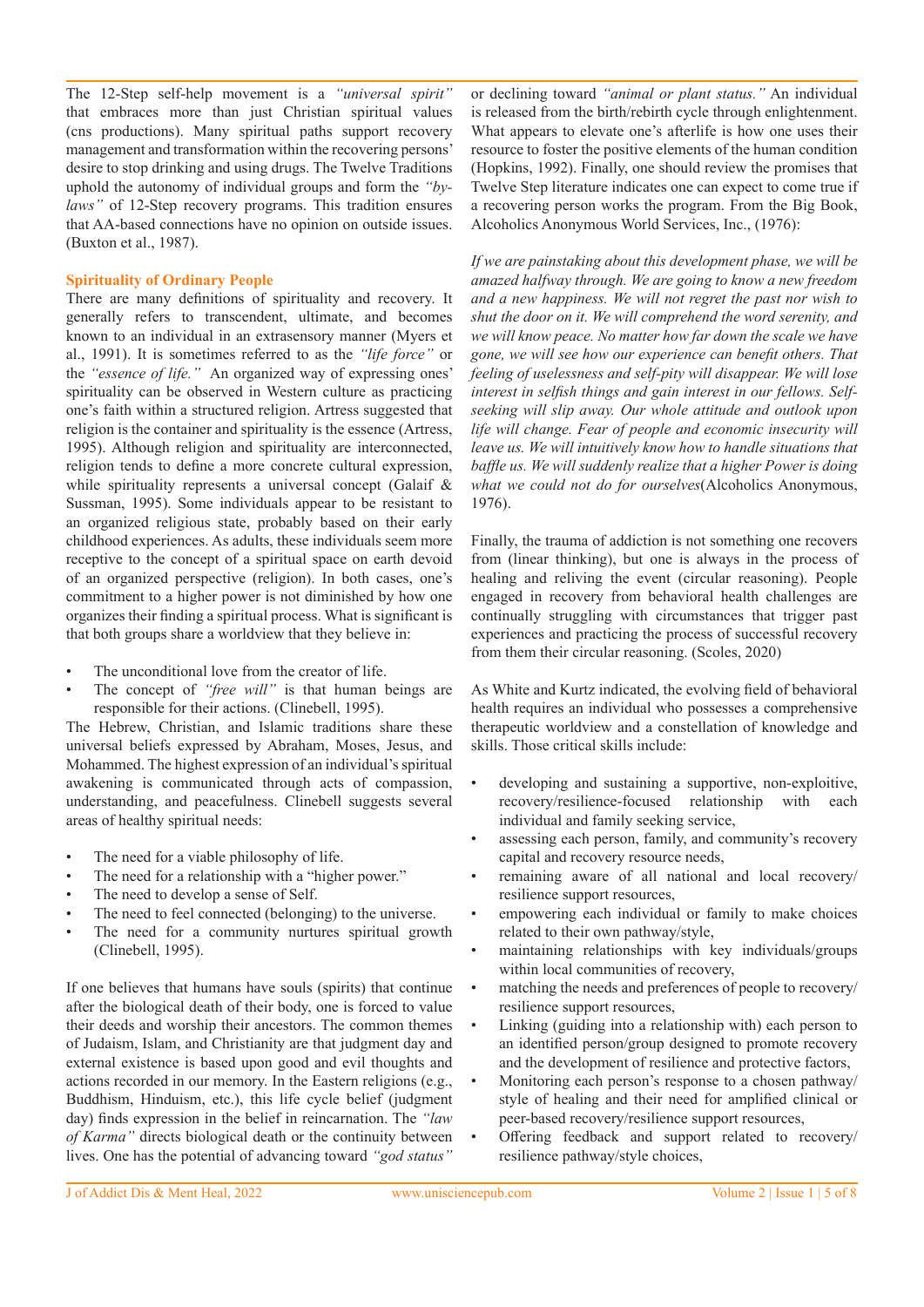- Providing, when needed, early re-intervention and recovery re-initiation services,
- Facilitating the development of necessary recovery support resources. (White & Kurtz, 2006)

#### **Summary**

The integrated, holistic concept of comprehensive health has evolved from studying the complex interaction of genetic, emotional, spiritual, physical, dietary, mental, and environmental life issues. Long-term health and wellness management involves a body, mind, and spiritual balance characterized by positive emotion, constructive thoughts, and responsible actions. Complete healing from addiction emphasizes the whole person's physical, emotional, social, and spiritual integration. (Scoles, 2022) Using various therapies, which address the body's energy fields, ensures a more significant opportunity for sustained health. Eastern practices such as massage, meditation, and the Asian methods of acupressure and acupuncture have been beneficial in reducing stress, tension, and anxiety. The cornerstone to holistic health assumes whole foods, medicinal herbs, and nutritional supplements enhance diet, build physical balance, and nourish the body's tissues.

Finally, a comprehensive model must also address the psyche in its complexity. Carl Jung conceptualized that our consciousness (ego complexes) represents only a tiny part of our reality and that the unconscious represents the richness and depth of life. Jung broadened and deepened the concept of the unconscious from the purely repressed repository of memories or forgotten experiences charged by energy to a deeper cultural and collective unconscious.

## **References**

- 1. Scoles, P. (2020). Public Health, Population Health, and the Self-Help Movement in Recovery. *Journal of Behavioral Health. 9*(3), 1-5. Retrieved from http://www. jbehavioralhealth.com/articles/A%20Community%20 College%20approach%20to%20the%20Collegiate%20 Recovery%20Movement
- 2. Chappel, J. N. (1993). Long-term recovery from alcoholism. *Recent Advances in Addictive Disorders. 16*(1), 177-187. Retrieved from https://pubmed.ncbi.nlm. nih.gov/8456043/
- 3. Galaif, E. R., & Sussman, S. (1995). For whom does Alcoholics Anonymous work? *International Journal of the Addictions. 30*(2), 161-184. DOI: 10.3109/10826089509060740
- 4. Peele, S. (1992). Alcoholism, politics, and bureaucracy: The consensus against controlled-drinking therapy in America. *Addictive Behaviors. 17*(1), 49-62. DOI: 10.1016/0306-4603(92)90053-x
- 5. Miller, W. R., Leckman, A. L., Delaney, H. D., & Tinkcorn, M. (1992). Long-term follow-up of behavioral self-control training. *Journal of Substance Abuse Treatment. 12*(4), 249-261. DOI: 10.15288/jsa.1992.53.249
- 6. Harvard Mental Health Letter (October 1995) *Treatment of Drug Abuse and Addiction--PartIII. 1 2* (4).https://books.google.co.in/books?id= vVR4dVqMo4C&pg=PA351&lpg=PA351&d
- 7. Tonigan, J. S., & Hiller-Sturmhofel, S. (1994). Alcoholics Anonymous: Who benefits? *Alcohol, Health, & Research World. 18*(4), 308-310. Retrieved from https://pubmed. ncbi.nlm.nih.gov/31798121/
- 8. White, W. (1998). Slaying the Dragon: The History of Addiction Treatment and Recovery in America. (1st edition). *Bloomington*, IL: Chestnut Health Systems. https://www.amazon.com/Slaying-Dragon-Addiction-Treatment-Recovery/dp/093847507X
- 9. White, W, and S. Ali. (2010). Lapse and Relapse: Is it time for a new language? Retrieved May 20, 2010, from dbhmrs.org/technical-papers-on-recovery-transformation. http://www.williamwhitepapers.com/pr/2010%20 Rethinking%20the%20Relapse%20Language.pdf
- 10. White, W., and E. Kurtz. (2006). Linking Addiction Treatment & Communities of Recovery: A Primer for Addiction Counselors and Recovery Coaches. Clark Hagen Trust PNC. Grant and the Northeast Technology Transfer Center under a cooperative agreement from the Substance Abuse and Mental Health Services Administration's (SAMHSA) Center for Substance Abuse Treatment (CSAT). http://www.williamwhitepapers.com/ pr/2006RecoveryLinkageMonograph.pdf
- 11. Harris, A. (1996). Living with Paradox: An Introduction to Jungian Psychology. New York: Brooks/Cole Publishing. https://www.abebooks.com/9780534216436/Living-Paradox-Introduction-Jungian-Psychology-0534216439/ plp
- 12. Gorski, T. (1989). Understanding The Twelve Steps (Reissue edition).New York: Simon & Schuster. https://www.amazon.com/Understanding-Twelve-Steps-Terence-Gorski/dp/B007CKJC64
- 13. Kleinke, C. (1994). Joint Principles of Psychotherapy (1st) edition). California: Brooks/Cole. https://www.amazon. com/Common-Principles-Psychotherapy-Counseling-Kleinke/dp/0534199984
- 14. Jung, C (1964). Man, and His Symbols (Reissue edition). RHUS. New York: Anchor Books. https://www.amazon. in/Man-His-Symbols-C-Jung/dp/0440351839
- 15. Pargament, K. I., Smith, B. W., Koenig, H. G., & Perez, L. (1998). Patterns of positive and negative religious coping with major life stressors. *Journal for the Scientific Study of Religion, 37*(4), 711-725. https://www.jstor.org/ stable/1388152?origin=crossref
- 16. Pargament, K. I., Kennell, J., Hathaway, W., Grevengoed, N., Newman, J & Jones, W. (1998) Religion and the problem-solving process: Three coping styles. *Journal for the Scientific Study of Religion, 27*(1) 90-104. DOI:10.2307/1387404
- 17. Pargament, K. I. (1997). The psychology of religion and coping. New York: *Guilford Press*. https://www.guilford. com/books/The-Psychology-of-Religion-and-Coping/ Kenneth-Pargament/9781572306646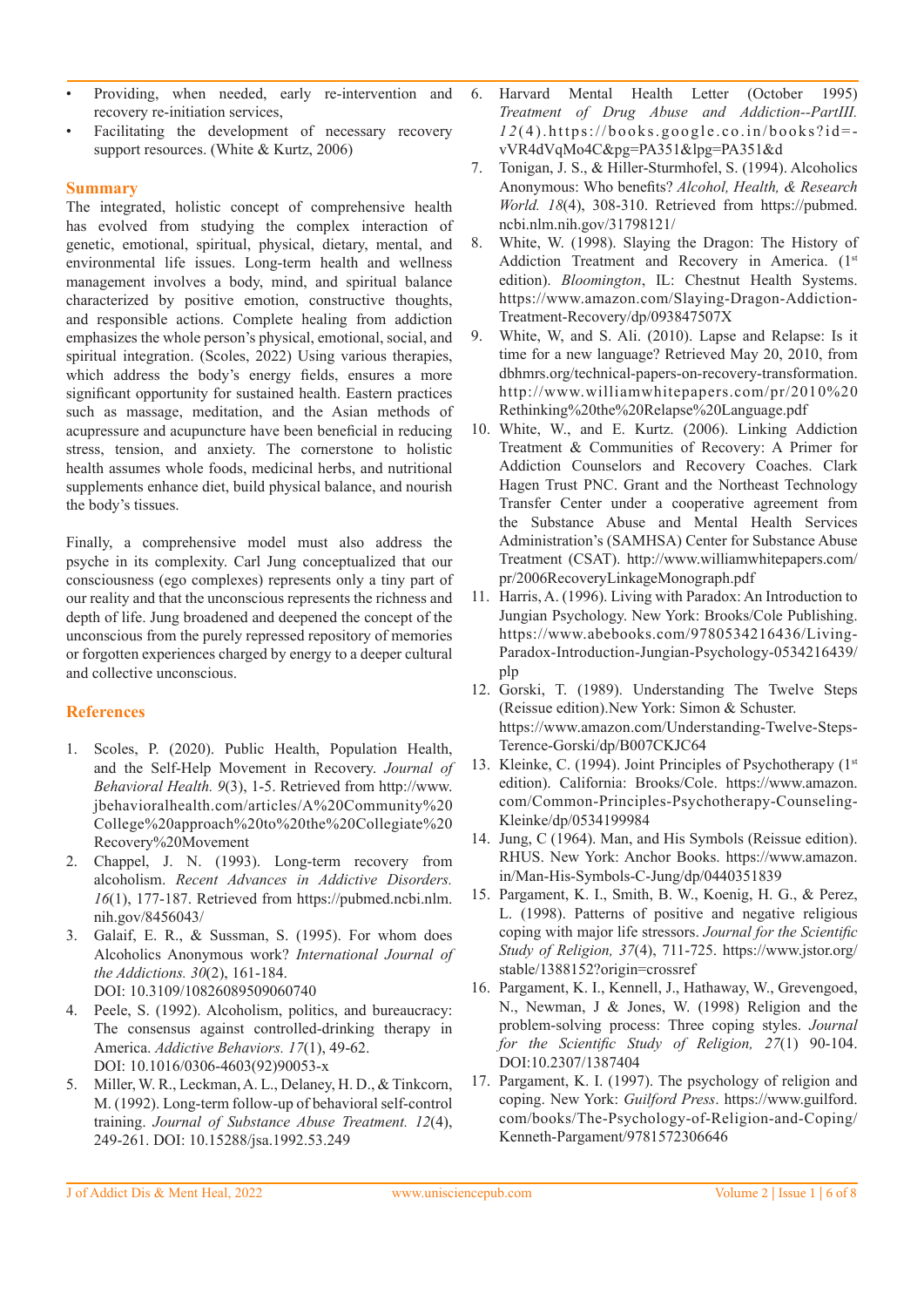- 18. Bickel, C. O., Ciarrocchi, J., Sheers, N. J., Estadt, B. K., Powell, D. A. & Pargament, K. (1998). Perceived stress, religious coping styles, and depressive affect. *Journal of Psychology and Christianity,* 17, 33- 42.
- 19. Cole, B. S., & Paragament, K. I. (1999). Spiritual surrender: A paradoxical path to control. In W. R. Miller (Ed.), Integrating spirituality into treatment. Washington, DC: *American Psychological Association*. 179-198. https://psycnet.apa.org/doi/10.1037/10327-009
- 20. Jung, C.G. (1963). Memories, Dreams, Reflections. Pantheon. New York:Random house. https://www.amazon. com/Memories-Dreams-Reflections-Jung-1963-05-12/dp/ B01JXNH354
- 21. Alcoholics Anonymous Comes of Age: A Brief History of A.A. (1985). New York: Alcoholics Anonymous World Services. https://www.worldcat.org/title/alcoholics-anonymous-

comes-of-age-a-brief-history-of-aa/oclc/1024165222 22. O'Hara, M. (1998). Gestalt therapy as emancipatory psychology for trans modem world. *Gestalt Review, 2*(2), 154-168. Retrieved from

https://www.jstor.org/stable/44390671

- 23. Singer, J. (1994). Boundaries of the Soul. New York: Doubleday Publishing (Revised edition). Anchor. https://www.amazon.com/Boundaries-Soul-Practice-Jungs-Psychology/dp/0385475292
- 24. May, R. (1999). Love and Will. New York: W.W. Norton ( $1<sup>st</sup>$  edition). W W Norton & Co Inc. https://www.amazon.com/Love-Will-Rollo-May/ dp/0393010805
- 25. Ash, M. (1993). The Zen of Recovery. New York: Putnam Books (1<sup>st</sup> edition). Penguin USA. https://www.amazon.in/Zen-Recovery-Mel-Ash/ dp/0874777062
- 26. McCullough, M. E., & Larson, D. B. (1999). Prayer. In W. R. Miller (Ed.). Integrating spirituality into treatment. Washington, DC: *American Psychological Association.*  85-110. https://psycnet.apa.org/doi/10.1037/10327-005
- 27. Gallup, G. H., Jr. (1993). Religion in America. Princeton, NJ: *Princeton Religious Research Center. 48*(1), 167-174. https://doi.org/10.1177%2F0002716285480001014
- 28. Husaini, B. A., Moore, S. T., & Cain, V. A. (1994). Psychiatric symptoms and help-seeking behavior among the elderly: An analysis of racial and gender differences. *Journal of Gerontological Social Work, 21*(3-4), 177- 195. https://psycnet.apa.org/doi/10.1300/J083V21N03\_12
- 29. Poloma, M. M. & Gallup, G. H., (1991). Varieties of prayer, Philadelphia: *Trinity Press International*. https://www.worldcat.org/title/varieties-of-prayer-asurvey-report/oclc/22956048
- 30. Markides, K. S. (1983). Aging, religiosity, and adjustment: A longitudinal analysis. *Journal of Gerontology, 38*(5), 621-625.

https://psycnet.apa.org/doi/10.1093/geronj/38.5.621

31. Dossey, L. (1993). Healing words (1<sup>st</sup> edition). New York: HarperCollins. https://www.amazon.in/Healing-Words-Prayer-Practice-Medicine/dp/0062502522

- 32. McCullough, M. E., & Larson, D. B. (1999). Prayer. In W. R. Miller (Ed.). Integrating spirituality into treatment. Washington, DC: *American Psychological Association*. 85-110. https://psycnet.apa.org/doi/10.1037/10327-005
- 33. Propst, L. R., Ostrom, R., Watkins, P., Dean, T., & Mashburn, D. (1992). Comparative efficacy of religious and nonreligious cognitive-behavioral therapy for treating depression in religious individuals. *Journal of Consulting and Clinical Psychology, 60*(1), 94-103. DOI: 10.1037//0022-006x.60.1.94
- 34. Carlson, C. R., Bacaseta, P. E., & Simanton, D. A. (1988). A controlled evaluation of devotional meditation and progressive relaxation. *Journal of Psychology and Theology, 16*(4), 362-368. Retrieved from https://psycnet.apa.org/record/1989-26885-001
- 35. Finney, J. R., & Malony, H. N. (1985). An empirical study of contemplative prayer as an adjunct to psychotherapy. *Journal of Psychology and Theology, 13*(4), 284- 290. Retrieved from

https://psycnet.apa.org/record/1987-16245-001

- 36. Miller, M and S. Cook-Greuter (1994). Transcendence and Mature Thought in Adulthood. *Rowman & Littlefield Publishing*. Retrieved from https://www.amazon.com/ Transcendence-Mature-Thought-Adulthood-Melvin/ dp/0847679187
- 37. Marlatt, G. A., & Kristeller, J. L. (1999). Mindfulness and meditation. In W. R. Miller (Ed.) Integrating spirituality into treatment. Washington, DC: *American Psychological Association*.67-84, https://psycnet.apa.org/ doi/10.1037/10327-004
- 38. Benson, H. (1996). Timeless healing: The power and biology of belief. New York: Scribner. https://www. worldcat.org/title/timeless-healing-the-power-andbiology-of-belief/oclc/1036952344
- 39. Frankl, V. (1984). Man's Search for Meaning. Washington Square Press: New York, NY. worldcat.org/title/manssearch-for-meaning/oclc/14407595
- 40. www.cnsproductions.com/pdf/12step
- 41. Buxton, M.E.; Smith, D.E. & Seymour, R.B. (1987). Spirituality and other points of resistance to the 12-step process. *Journal of Psychoactive Drugs. 19*(3):275-286. DOI: 10.1080/02791072.1987.10472412
- 42. Myers, L, S. Speight, P. Highlen, C. Cox, A. Reynolds, E. Adams, and C. Henley. (1991). Identity Development and Worldview: Toward an Optimal Conceptualization. *Journal of Counseling and Development. 70*(1), 54-63. Retrieved from https://scholar.google.pl/citations?view\_op=view\_ citation&hl=pl&user=es8WYNMAAAAJ&citation\_for\_ view=es8WYNMAAAAJ:Wp0gIr-vW9MC
- 43. Artress, L. (1995). Walking a Sacred Path: Rediscovering the Labyrinth as a Spiritual Tool. (2nd edition).New York: Riverhead. Retrieved from https://www.amazon. in/Walking-Sacred-Path-Rediscovering-Labyrinth/ dp/1594481814
- 44. Galaif, E. R., & Sussman, S. (1995). For whom does Alcoholics Anonymous work? *International Journal of the Addictions. 30*(2), 161-184. https://psycnet.apa.org/ doi/10.3109/10826089509060740